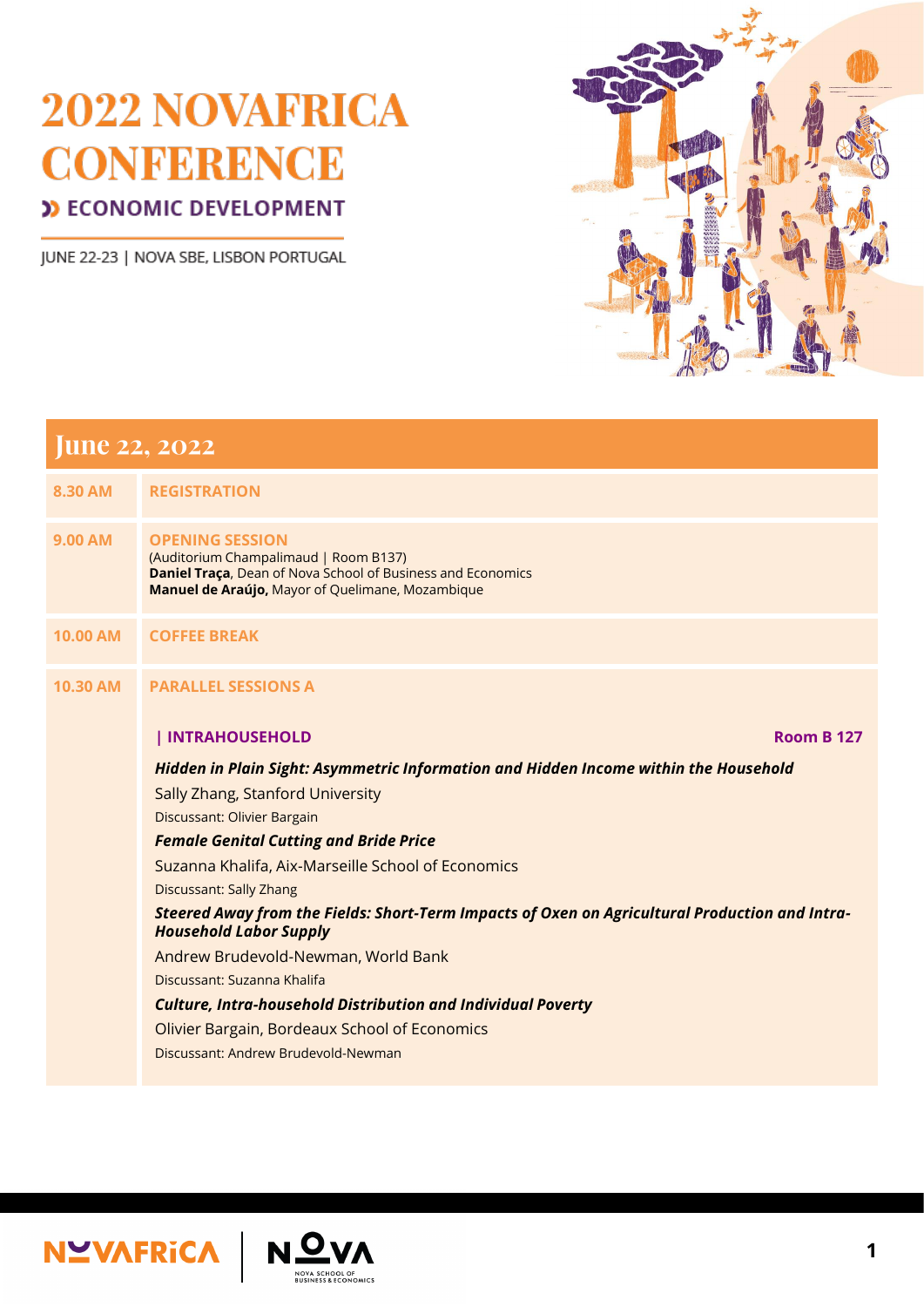JUNE 22-23 | NOVA SBE, LISBON PORTUGAL



## **June 22, 2022**

#### **10.30 AM PARALLEL SESSIONS A**

#### **| INVESTMENTS IN HUMAN CAPITAL Room B 137**

#### *Nudging Parental Investment in Early Childhood? Experimental Evidence from Rwanda*

Marinella Leone, University of Pavia

Discussant: Alex Armand

#### *To invest or not to invest in sanitation: the role of intra-household gender differences in perceptions and bargaining power*

Bansi Malde, University of Kent

Discussant: Marinella Leone

*Subsidies and the sustainability of technology adoption: Evidence from the sanitation services market in Dakar*

Joshua Deutschmann, University of Chicago

Discussant: Bansi Malde

*Public Service Delivery and Free Riding: Experimental Evidence from India*

Alex Armand, Nova SBE and NOVAFRICA

Discussant: Joshua Deutschmann

**| LABOR Room B 129**

#### *The Interaction of Public and Private Sector in Least Developed Countries*

Ija Trapeznikova, Royal Holloway University of London Discussant: Andreas Menze *Formalized Employee Search and Labor Demand* Marc Witte, IZA

Discussant: Ija Trapeznikova

*Why Networks Matter for Employment: Experimental Evidence from the Meet Your Future Program* Livia Alfonsi, UC Berkeley

Discussant: Marc Witte

*The Impacts of Information in Informal Labor Markets: Experimental Evidence from Ghana* Andreas Menzel, CERGE-EI Prague Discussant: Livia Alfonsi

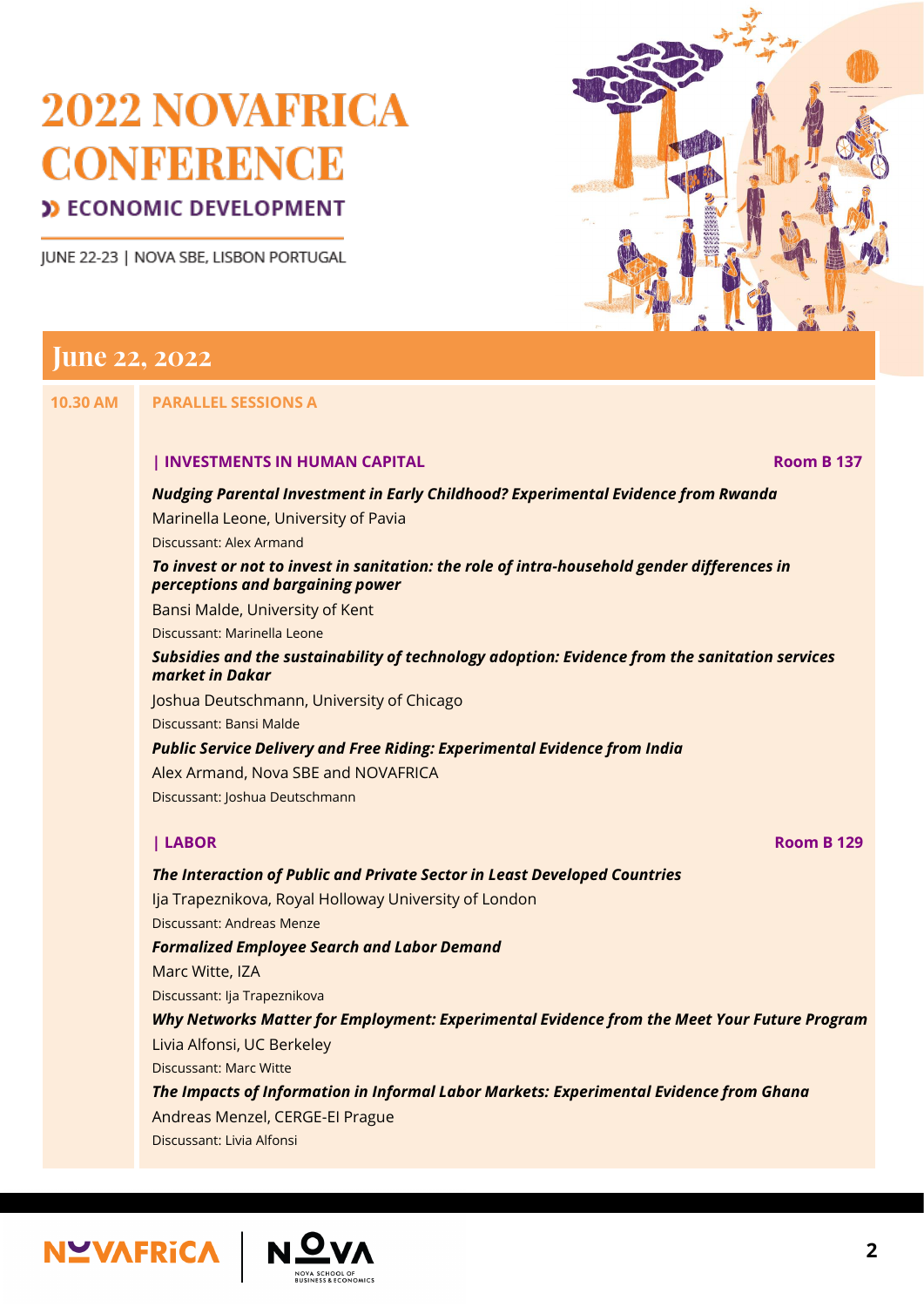JUNE 22-23 | NOVA SBE, LISBON PORTUGAL



## **June 22, 2022**

**10.30 AM PARALLEL SESSIONS A**

**| HEALTH Room B 130**

#### *Follow the Leader: Community-based Health Insurance in West Africa* Rute Martins Caeiro, UNU-WIDER Discussant: Adeline Delavande *Free Health Care at Birth and Adult Mental Health: Evidence from South Africa* Arinze Nwokolo, Lagos Business School Discussant: Rute Martins Caeiro *Women's Position in Ancestral Societies and Female HIV: The Long-Term Effect of Matrilineality in Sub-Saharan Africa* Jordan Loper, ENS Lyon Discussant: Arinze Nwokolo *Mortality Risk Information, Survival Expectations and Sexual Behaviors* Adeline Delavande, University of Technology Sydney Discussant: Jordan Loper

#### **| SOCIAL PROGRAMS Room B 131**

*Social Networks and Immigrant Integration: Experimental Evidence from Sweden*

Akib Khan, Uppsala University Discussant: Rita Ginja *Personalized Information Provision and the Take-Up of Emergency Government Benefits: Experimental Evidence from India*

Amrit Amirapu, University of Kent Discussant: Akib Khan

#### *The Wellbeing Effects of an Old Age Pension: Experimental Evidence for Ekiti State in Nigeria* Maria Laura Alzua, CEDLAS - UNLP

Discussant: Amrit Amirapu

#### *The Heterogeneous Quality in Delivery of Welfare: Evidence from Social Workers in the Chile Solidario Program*

Rita Ginja, University of Bergen

Discussant: Maria Laura Alzua

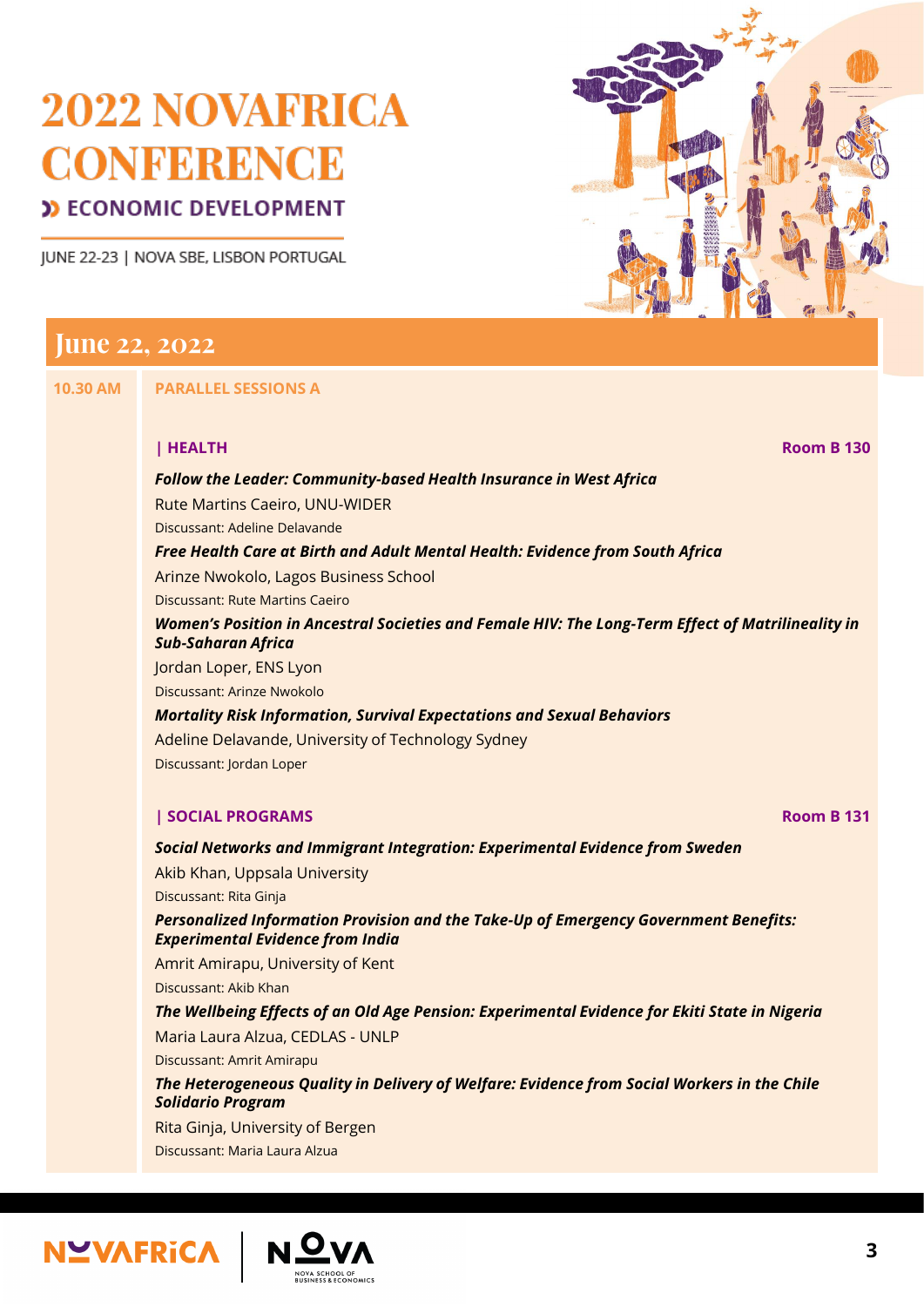JUNE 22-23 | NOVA SBE, LISBON PORTUGAL



| <b>June 22, 2022</b> |                                                                                                                       |  |
|----------------------|-----------------------------------------------------------------------------------------------------------------------|--|
| <b>12.30 PM</b>      | <b>LUNCH</b>                                                                                                          |  |
| <b>2.00 PM</b>       | <b>KEYNOTE SPEECH: SEASONAL POVERTY</b><br>(Auditorium Champalimaud   Room B137)                                      |  |
|                      | <b>Mushfiq Mobarak, Yale University</b>                                                                               |  |
| <b>3.00 PM</b>       | <b>COFFEE BREAK</b>                                                                                                   |  |
| <b>3.30 PM</b>       | <b>PARALLEL SESSIONS B</b>                                                                                            |  |
|                      | <b>FIRMS</b><br><b>Room B 129</b>                                                                                     |  |
|                      | <b>Firms amid Conflict: Performance, Production Inputs, and Market Competition</b>                                    |  |
|                      | Michele Di Maio, Sapienza University of Rome                                                                          |  |
|                      | Discussant: Brais Álvarez Pereira                                                                                     |  |
|                      | The Impact of a Business Plan Competition on Selected Economic Outcomes for Horticultural<br><b>Farmers in Rwanda</b> |  |
|                      | Mohamed Abouaziza, University of Sussex                                                                               |  |
|                      | Discussant: Michele Di Maio                                                                                           |  |
|                      | <b>Impact of Market Information on Cashew Producers in Guinea-Bissau</b>                                              |  |
|                      | <b>Giulio Schinaia, University of Oxford</b>                                                                          |  |
|                      | Discussant: Mohamed Abouaziza                                                                                         |  |

*Acquisitions, Management, and Efficiency in Rwanda's Coffee Industry*

Ameet Morjaria, Northwestern University

Discussant: Giulio Schinaia

## *Group size and the use of skills diversity in production. Evidence from the lab and the field*

Brais Álvarez Pereira, Nova SBE and NOVAFRICA

Discussant: Ameet Morjaria



**NOVA SCHOOL OF<br>BUSINESS & ECONOMICS**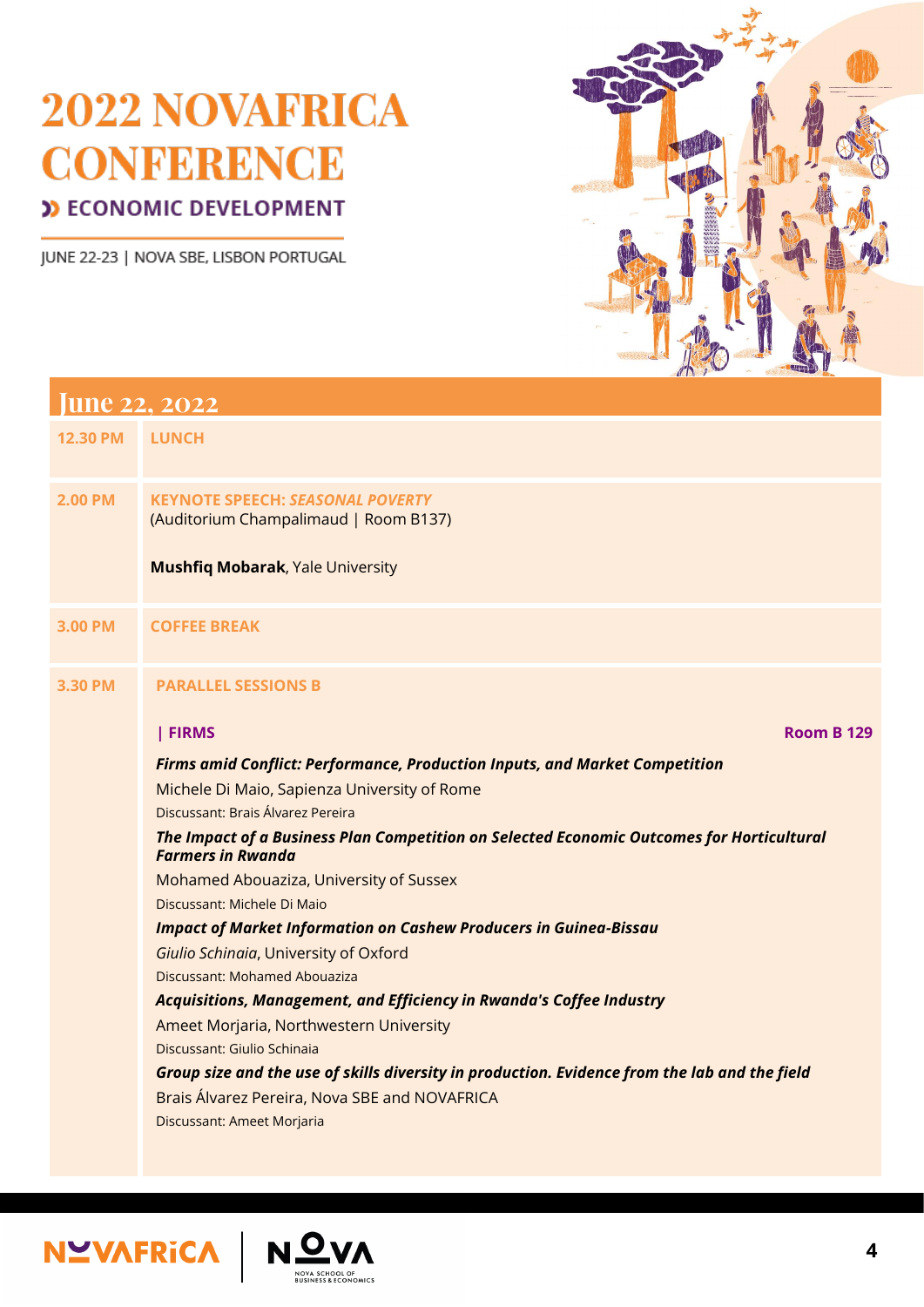JUNE 22-23 | NOVA SBE, LISBON PORTUGAL



## **June 22, 2022**

#### **3.30 PM PARALLEL SESSIONS B**

#### **| PUBLIC SECTOR INCENTIVES Room B 137**

*Motivating Farmer Trainers. Experimental evidence from rural Uganda* Olivia Bertelli, Université Paris-Dauphine and DIAL Discussant: Pedro Vicente *Information Design To Improve Service Delivery: Experimental Evidence from Guinea-Bissau* Mattia Fracchia, Nova SBE and NOVAFRICA Discussant: Olivia Bertelli *Promotions and Productivity: The Role of Meritocracy and Pay Progression in the Public Sector* Gianmarco León-Ciliotta, Univ Pompeu Fabra & BSE Discussant: Mattia Fracchia *Motivating Volunteer Health Workers in an African Capital City* Pedro Vicente, Nova SBE and NOVAFRICA Discussant: Gianmarco León-Ciliotta **| POLITICAL ECONOMY I Room B 127** *Uncertainty, investment, and donations* Steven Poelhekke, Vrije Universiteit Amsterdam Discussant: Alexander Coutts *Development via Administrative Redistricting: Evidence from Brazil*

Ricardo Dahis, PUC-Rio

Discussant: Steven Poelhekke

*Decentralization in Indonesia and Local Outcomes Estimating Spending Efficiency*

Stephane Straub, Toulouse School of Economics

Discussant: Ricardo Dahis

*Traditional leaders and local government in South Africa*

Leonard le Roux, Sciences Po

Discussant: Stephane Straub

*Measuring corruption in the field using behavioral games*

Alexander Coutts, York University

Discussant: Leonard le Roux

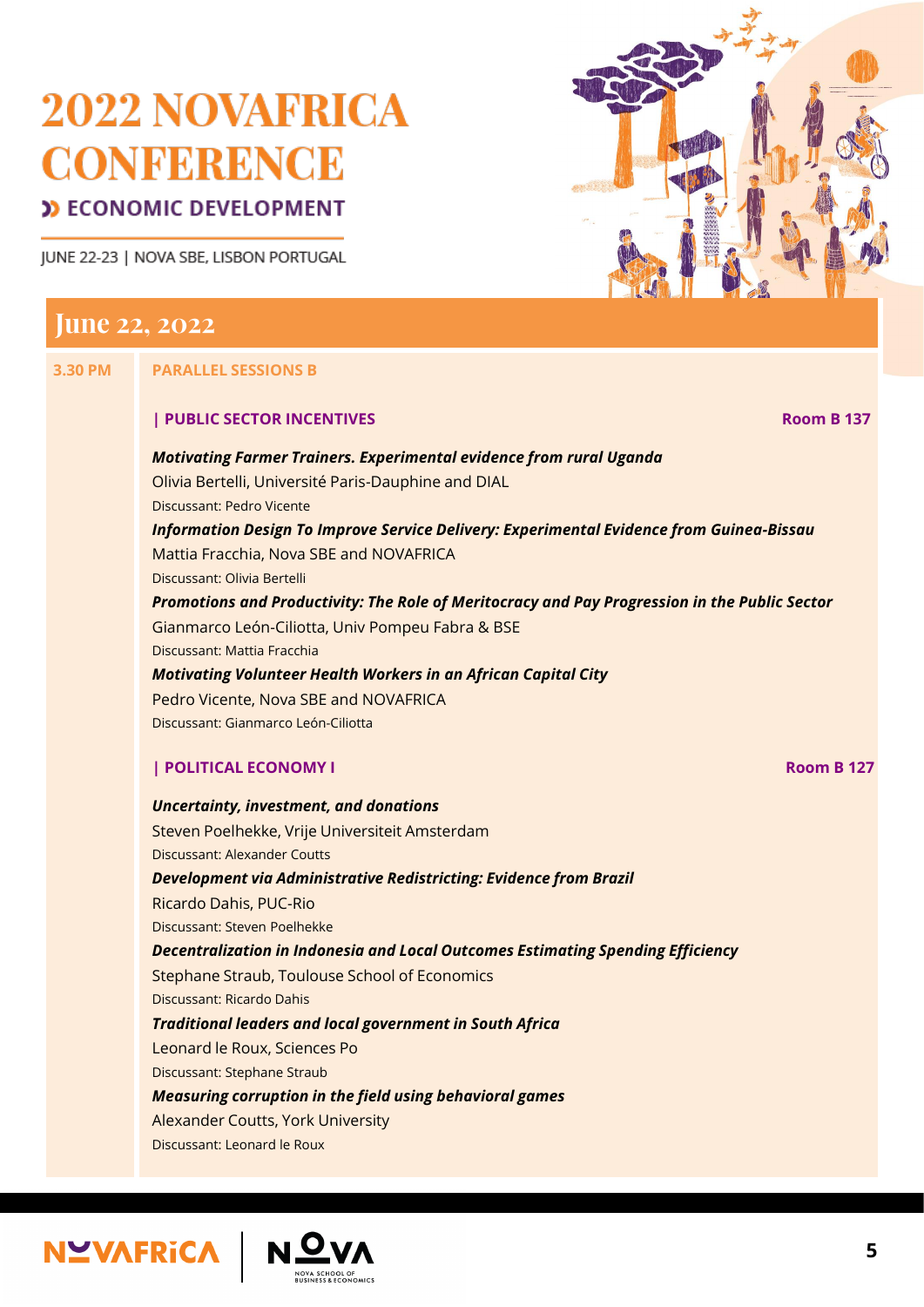# 2022 NOVAFRICA **CONFERENCE**

#### **D** ECONOMIC DEVELOPMENT

JUNE 22-23 | NOVA SBE, LISBON PORTUGAL

#### **June 22, 2022**

**3.30 PM PARALLEL SESSIONS B**

#### **| GENDER Room B 130**

#### *Whom would you rather work with? An experiment on gender discrimination in the referral system in Uganda* Pedro de Souza Ferreira, Bocconi University Discussant: Ana Garcia-Hernandez *Job Search Technology, Social Networks and Gender: Experimental Evidence from Urban India* Nikita Sangwa, Indian Statistical Institute Discussant: Pedro de Souza Ferreira *Addressing gender-based segregation through information: Evidence from a randomized experiment in the Republic of Congo* Léa Rouanet, World Bank Discussant: Nikita Sangwa *Gender, Work, and Structural Transformation* Charles Gottlieb, University of St. Gallen

Discussant: Léa Rouanet

*Wheels of Change: Transforming Girl's Lifes with Bicycles* Ana Garcia-Hernandez, Universidad del Rosario and IPA Discussant: Charles Gottlieb

#### **| EDUCATION Room B 131**

#### *Identifying and Teaching High-Growth Entrepreneurship: Experimental Evidence from Academies for University Students in Uganda*

Timm Opitz, Max Planck Institute

Discussant: Julia Seither

*An Aspiring Friend Is a Friend Indeed: On the mechanisms behind peer influences on human capital accumulation*

Jessica Gagete-Miranda, University of Milan-Bicocca

Discussant: Opitz Timm

*Information, Student-Parent Communication, and Secondary School Choice: Experimental Evidence from Kenya*

Stephanie Bonds, Center for Global Development

Discussant: Jessica Gagete-Miranda

*Lowering Barriers to Remote Education: Experimental Impacts on Learning and Parental Response*

Emily Beam, University of Vermont

Discussant: Stephanie Bonds

*The Economics of Women's Entrepreneurship*

Julia Seither, Universidad del Rosario

Discussant: Emily Beam

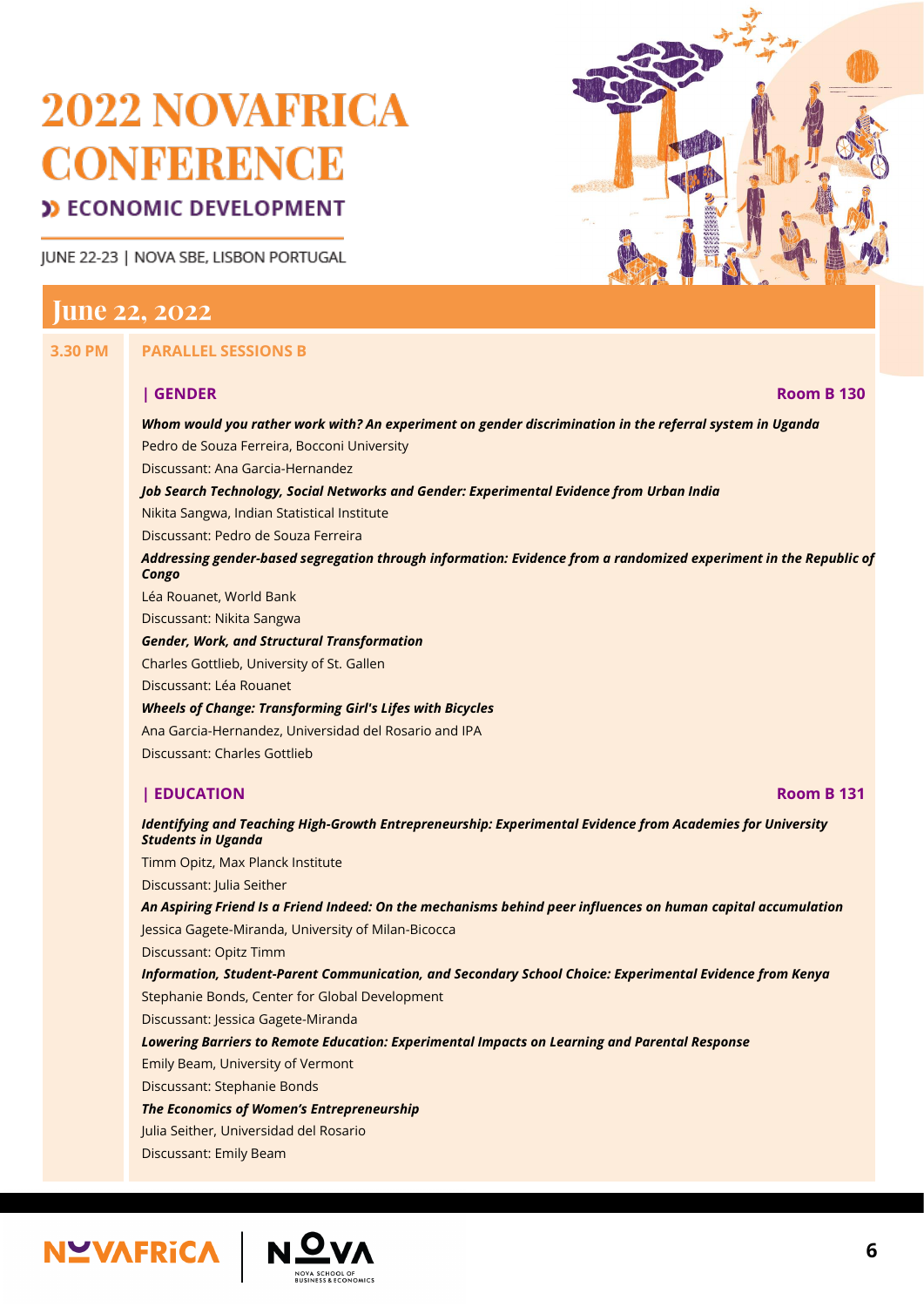JUNE 22-23 | NOVA SBE, LISBON PORTUGAL



| <b>June 22, 2022</b> |                                                                                                                                                                                                                                                                                                                                                                      |  |
|----------------------|----------------------------------------------------------------------------------------------------------------------------------------------------------------------------------------------------------------------------------------------------------------------------------------------------------------------------------------------------------------------|--|
| <b>6.00 PM</b>       | <b>COFFEE BREAK</b>                                                                                                                                                                                                                                                                                                                                                  |  |
| 6.30 PM              | <b>POLICY ROUNDTABLE: CLOSING GENDER GAPS</b><br>(Auditorium Champalimaud   Room B137)<br><b>Chair: Catia Batista, Nova SBE and NOVAFRICA</b><br><b>Argentina Matavel, United Nations Population Fund</b><br><b>Esselina Macome</b> , Financial Sector Deepening Moçambique and UEM<br>Magda Robalo Silva, Women in Global Health<br><b>Wendy Teleki, World Bank</b> |  |





**NOVA SCHOOL OF<br>BUSINESS & ECONOMICS**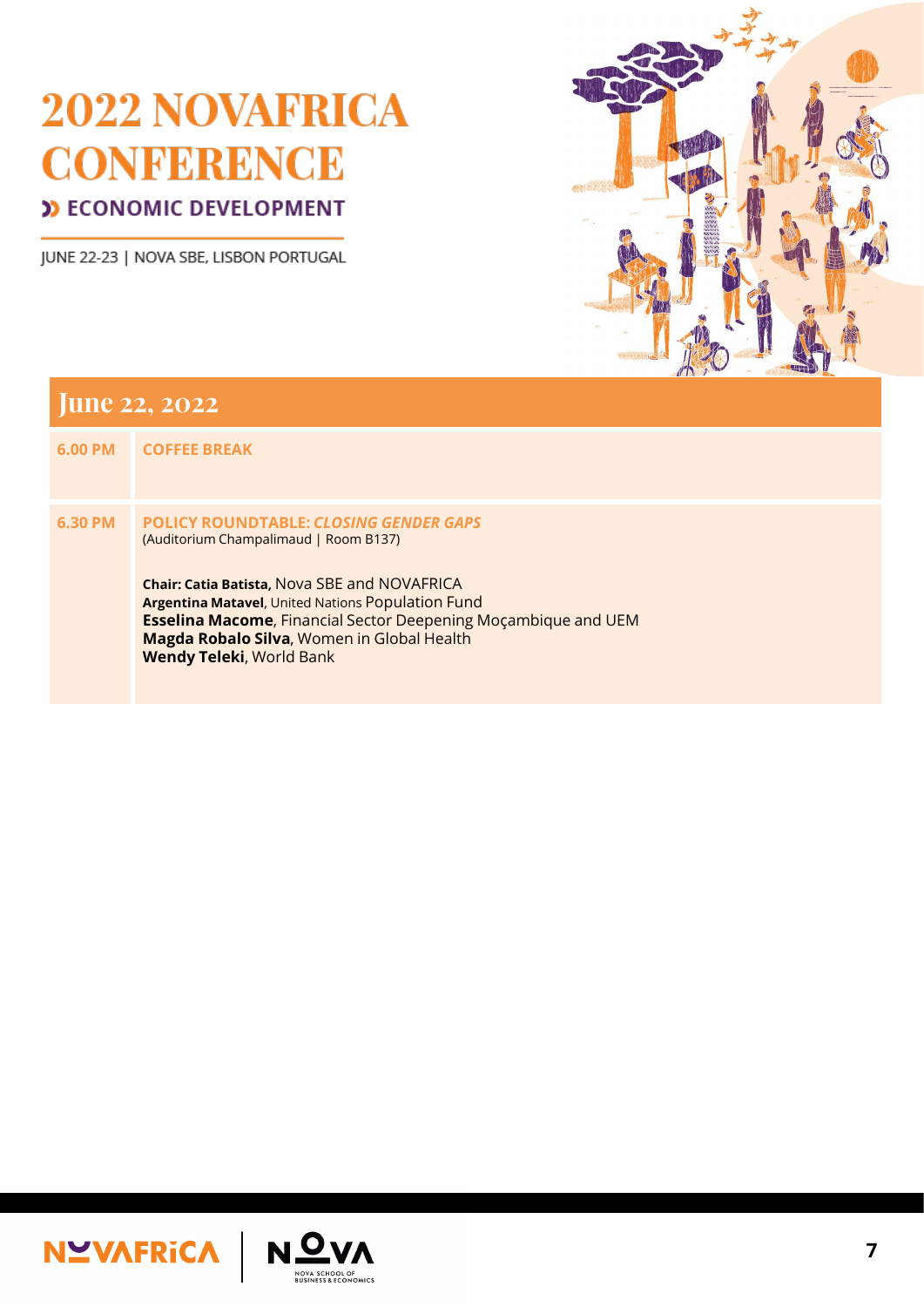JUNE 22-23 | NOVA SBE, LISBON PORTUGAL



## **June 23, 2022**

**9.00 AM PARALLEL SESSIONS C**

#### **| PROPERTY RIGHTS Room B 127**

#### *Land Rental Markets: Experimental Evidence from Kenya*

Jack Willis, Columbia University

Discussant: Ragnar Torvik

#### *Property Rights and Social Dependence How Informal Institutions Shape Land Formalization in Weak States*

Pablo Ezequiel Balán, Tel Aviv University

Discussant: Jack Willis

#### *Land Security and Mobility Frictions*

Diego Restuccia, University of Toronto

Discussant: Pablo Ezequiel Balán

#### *On the Origins and Consequences of Communal Property Rights*

Eduardo Montero, University of Chicago

Discussant: Diego Restuccia

#### *On the Political Economy of Autocratic Land Reform*

Ragnar Torvik, Norwegian University of Science and Technology

Discussant: Eduardo Montero





NOVA SCHOOL OF<br>BUSINESS & ECONOMICS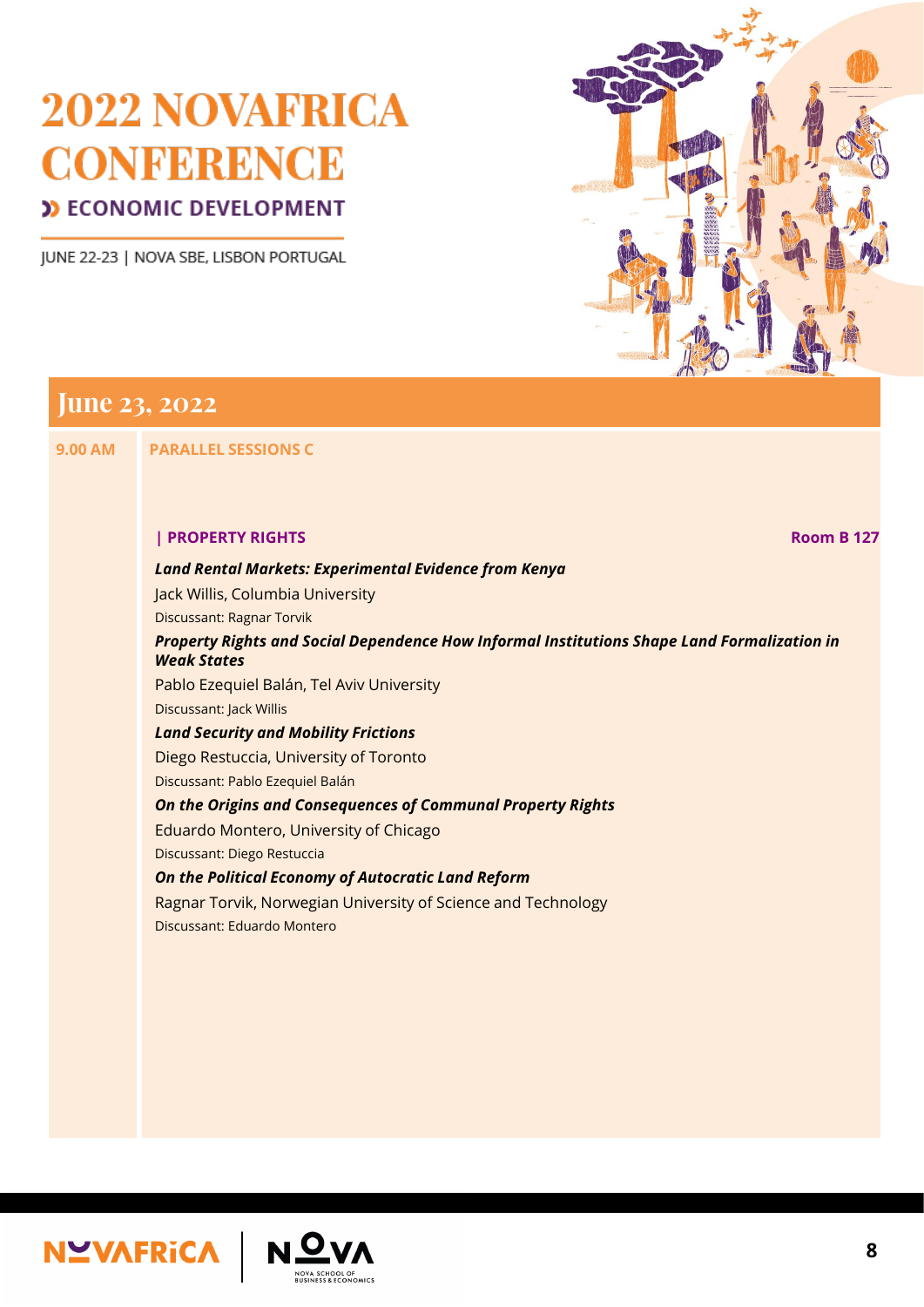# 2022 NOVAFRICA **CONFERENCE**

## **D** ECONOMIC DEVELOPMENT

JUNE 22-23 | NOVA SBE, LISBON PORTUGAL

## **June 23, 2022**

**9.00 AM PARALLEL SESSIONS C**

#### **| TAXATION Room B 129**

*Taxation in Africa from Colonial Times to Present Evidence from former French colonies 1900-2018*

Sandrine Mesplé-Somps, Paris School of Economics

Discussant: Alejandro Zentner

*Widening the Tax Base when Information is Scarce: the Role of Agents' Discretion* Justine Knebelmann, JPAL MIT Discussant: Sandrine Mesplé-Somps *Rewarding Allegiance: Political Alignment and Fiscal Outcomes in Local Government* Samuel Obeng, University of Warwick

Discussant: Justine Knebelmann

*Where Do My Tax Dollars Go? Tax Morale Effects of Perceived Government Spending* Alejandro Zentner, University of Texas at Dallas Discussant: Samuel Obeng

#### **| MIGRATION Room B 137**

*Left behind' but at school? Heterogeneous effects of migration on education: Evidence from Mali* Florence Arestoff, Université Paris Dauphine Discussant: Catia Batista *COVID-19 and Intentions to Migrate from The Gambia: Survey Evidence and a Salience Experiment* Tijan Bah, Navarra Center for International Development Discussant: Florence Arestoff *Responses to Temperature Shocks: Labor Markets and Migratory Decisions in El Salvador* Andrea Velasquez, University of Colorado Denver Discussant: Tijan Bah

*Informing Risky Migration: Evidence from a field experiment in Guinea*



Giacomo Battiston, University of Padova

Discussant: Andrea Velasquez

*Can Information and Alternatives to Irregular Migration Reduce "Backway" Migration to Europe?* Catia Batista, Nova SBE and NOVAFRICA

Discussant: Giacomo Battiston

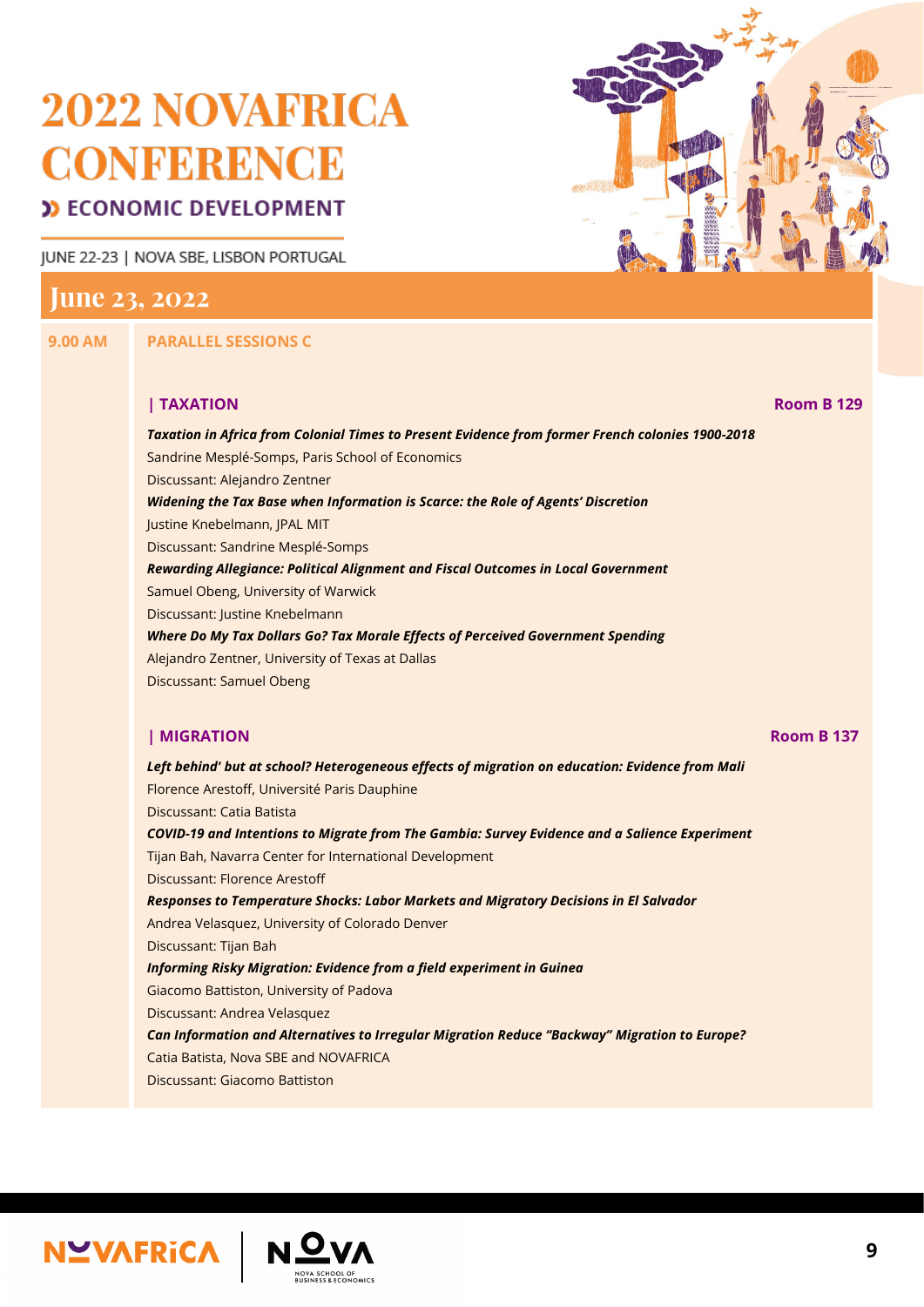JUNE 22-23 | NOVA SBE, LISBON PORTUGAL



## **June 23, 2022**

**9.00 AM PARALLEL SESSIONS C**

**| FINANCE Room B 130**

## *Bank Presence and Health*

Kim Fe Cramer, London School of Economics

Discussant: Jules Gazeaud

*Microequity and Mutuality: Experimental Evidence on Credit with Performance-Contingent Repayment*

Muhammad Meki, University of Oxford

Discussant: Kim Fe Cramer

*Do Index Insurance Programs Live Up to their Promises? Aggregating Evidence from Multiple Experiments*

Jules Gazeaud, J-PAL

Discussant: Muhammad Meki

#### **| POLITICAL ECONOMY II Room B 131**

*Doing business while holding public office: Evidence from Mozambique's firm registry*

Sam Jones, UNU-WIDER & University of Copenhagen

Discussant: Wayne Sandholtz

*Countering Islamic Radicalization in Northern Mozambique through Radio Campaigning*

Inês Vilela, Royal Holloway, U. of London and NOVAFRICA

Discussant: Sam Jones

#### *Soft Skills Training and Social Inclusion of Vulnerable Youth in Post-Conflict Côte d'Ivoire: Evidence from a Randomized Control Trial*

Assi J. C. Kimou, Copenhagen Business School

Discussant: Inês Vilela

#### *The Effect of Social Media on Voters: Experimental Evidence from an Indian Election*

Kevin Carney, University of Chicago

Discussant: Assi J. C. Kimou

*Do voters reward service delivery? Experimental evidence from Liberia*

Wayne Sandholtz, Nova SBE and NOVAFRICA

Discussant: Kevin Carney

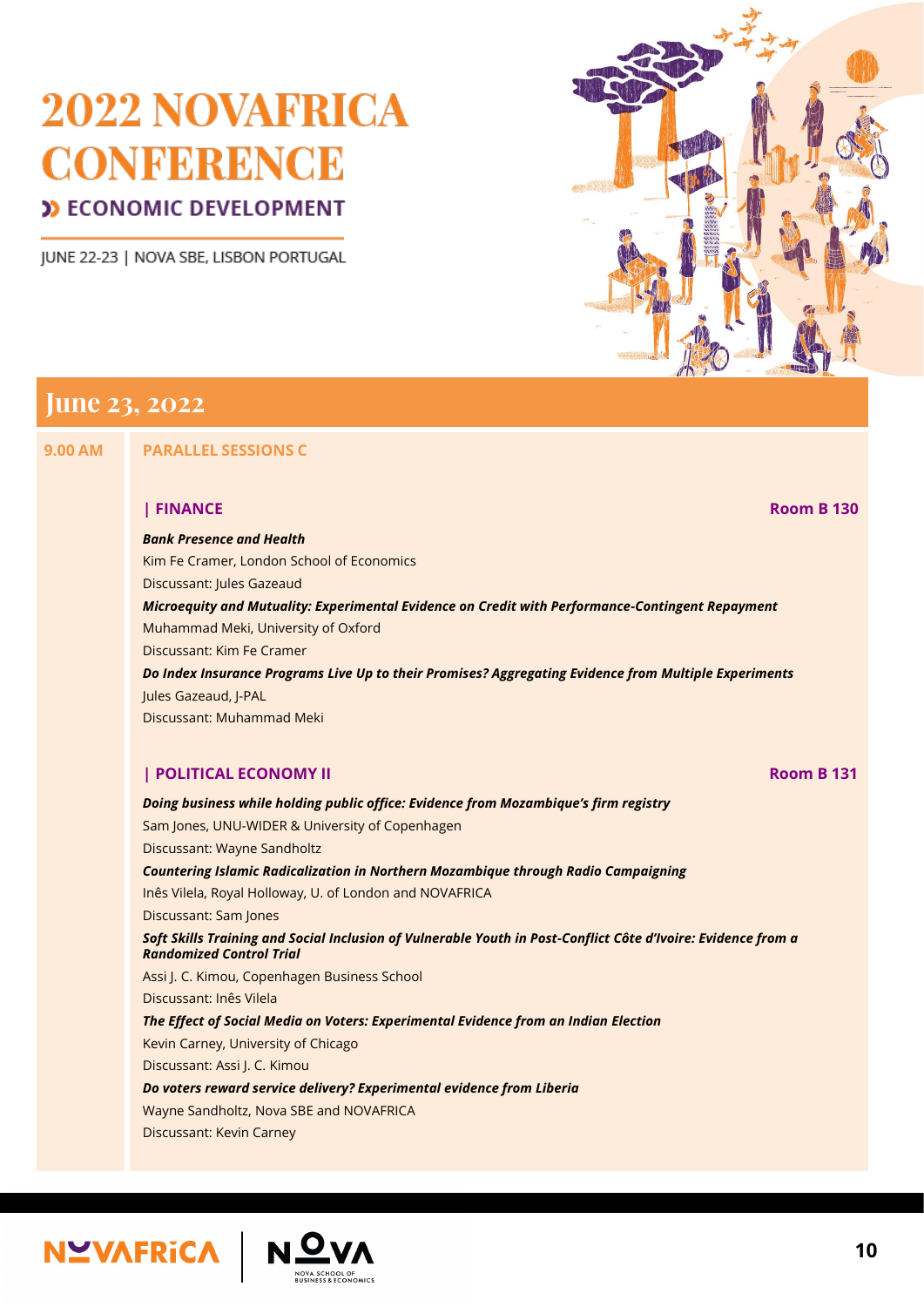JUNE 22-23 | NOVA SBE, LISBON PORTUGAL



| <b>11.30 AM</b> | <b>COFFEE BREAK</b>                                                                                                                                                                                   |
|-----------------|-------------------------------------------------------------------------------------------------------------------------------------------------------------------------------------------------------|
| <b>12.00 PM</b> | <b>KEYNOTE SPEECH: IT'S (ALSO) WHAT YOU PRODUCE: AGRICULTURAL DEVELOPMENT IN SUB-SAHARAN</b><br><b>AFRICA</b><br>(Auditorium Champalimaud   Room B137)<br><b>Jakob Svensson, Stockholm University</b> |
| <b>1.00 PM</b>  | <b>LUNCH</b>                                                                                                                                                                                          |
| <b>2.30 PM</b>  | <b>PARALLEL SESSIONS D</b>                                                                                                                                                                            |
|                 | CONFLICT<br><b>Room B 137</b>                                                                                                                                                                         |
|                 | <b>Transhumant Pastoralism, Climate Change, and Conflict in Africa</b>                                                                                                                                |
|                 | <b>Eoin McGuirk, Tufts University</b>                                                                                                                                                                 |
|                 | <b>Discussant: Victoire Girard</b>                                                                                                                                                                    |
|                 | <b>Inequality and antisocial behavior: an experiment in West Africa</b>                                                                                                                               |
|                 | Matilde Grácio, Nova SBE and NOVAFICA                                                                                                                                                                 |
|                 | <b>Discussant: Eoin McGuirk</b>                                                                                                                                                                       |
|                 | <b>Building reputation: Proxy wars and transnational identities</b>                                                                                                                                   |
|                 | Marion Mercier, Paris-Dauphine                                                                                                                                                                        |

Discussant: Matilde Grácio

*Sexual violence as a weapon of war* Victoire Girard, Nova SBE and NOVAFICA Discussant: Marion Mercier



NOVA SCHOOL OF<br>BUSINESS & ECONOMICS

**11**

## **June 23, 2022**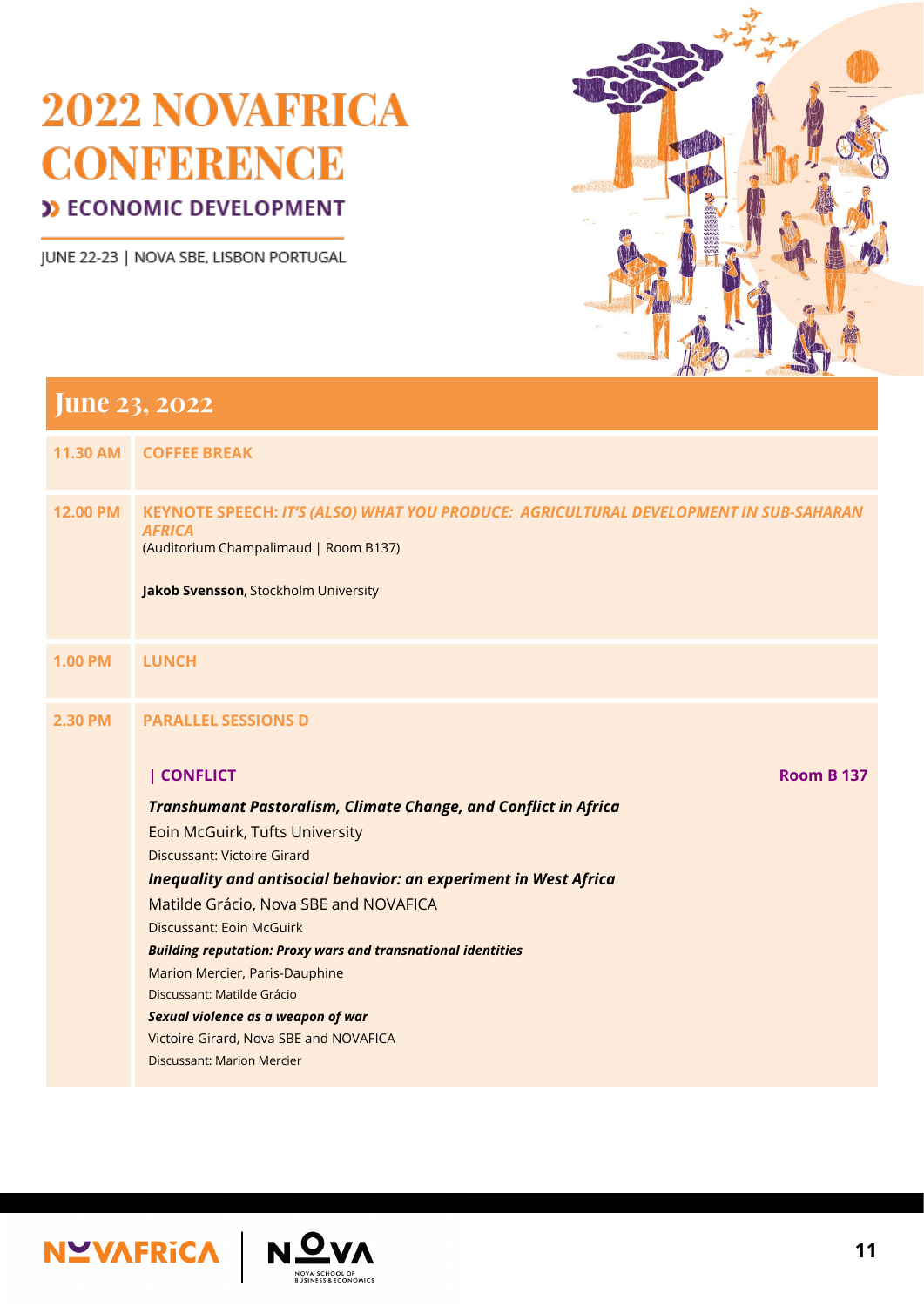JUNE 22-23 | NOVA SBE, LISBON PORTUGAL



#### **June 23, 2022**

**2.30 PM PARALLEL SESSIONS D**

#### **| FERTILITY Room B 129**

*Defusing a Population Explosion? Jobs and Fertility in sub-Saharan Africa* Celine Zipfel, Stockholm School of Economics

Discussant: Renate Hartwig

*Chad: Human Fertility, Crop Production and Changing Weather Patterns*

Jake Organ, Colorado College Discussant: Celine Zipfel

#### *Firstborn Girls and Family Structure: Evidence from sub-Saharan Africa*

Maria Hernandez de Benito, Universidad de Alicante

Discussant: Jake Organ

#### *Is Religion Driving Fertility? An Analysis of the Religion-Fertility Nexus in Sub-Saharan Africa*

Renate Hartwig, University of Goettingen Discussant: Maria Hernandez de Benito

#### **| REFUGEES Room B 130**

*The Freedom to Choose: Theory and Quasi-Experimental Evidence on Cash Transfer Restrictions* Jade Siu, University of Oxford Discussant: Gregory Lane *Engaging the Private Sector in the Refugee Crisis: Evidence from Uganda*

Francesco Loiacono, IIES - Stockholm University

Discussant: Jade Siu

*Can Aid Change Attitudes toward Refugees? Experimental Evidence from Uganda* Thomas Ginn, Center for Global Development Discussant: Francesco Loiacono *The Psychosocial Value of Employment*

Gregory Lane, American University Discussant: Thomas Ginn

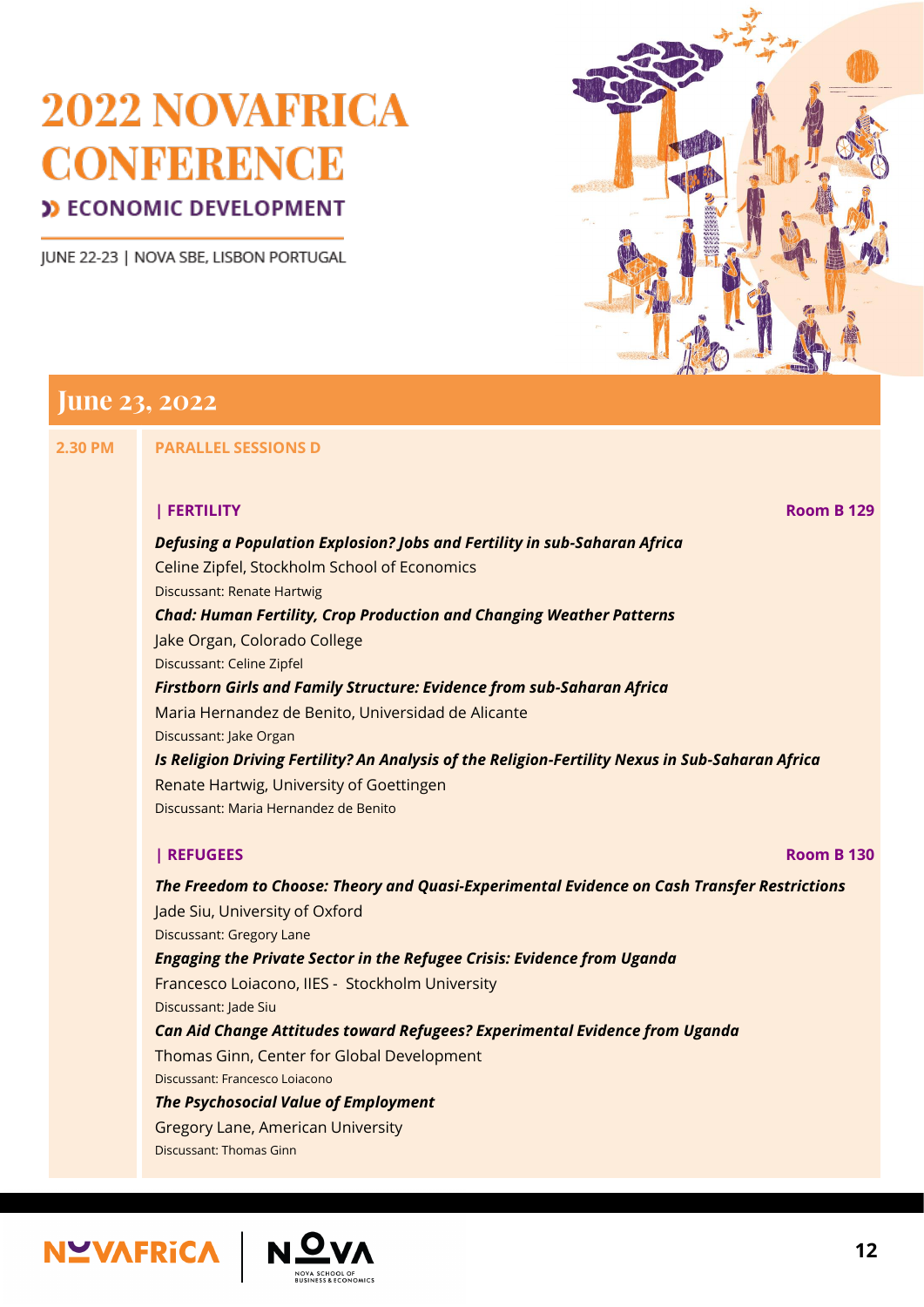JUNE 22-23 | NOVA SBE, LISBON PORTUGAL



#### **June 23, 2022**

**2.30 PM PARALLEL SESSIONS D**

#### **| NATURAL RESOURCES Room B 131**

*The Effect of Nature's Wealth on Human Development: Evidence from Renewable Resources*

Ivan Jomin Kim Taveras, Bocconi University

Discussant: Teresa Molina Millan

*The Presource Curse? Anticipation, Disappointment, and Governance after Oil Discoveries*

Erik Steven Katovich, University of Wisconsin-Madison

Discussant: Ivan Jomin Kim Taveras

*Interest-based Negotiation over Natural Resources*

Alessandro Toppeta, UCL

Discussant: Erik Steven Katovich

#### *Artisanal mining in Africa*

Teresa Molina Millan, University of Alicante

Discussant: Alessandro Toppeta

#### **| ENVIRONMENTAL Room B 127**

*Gone with the wind: the welfare effect of desert locust outbreaks*

Myriam Marending, Copenhagen Business School

Discussant: Stefan Leeffers

#### *Quality signaling and demand for renewable energy technology – Evidence from a randomized field experiment*

Ann-Kristin Reitmann, Leibniz University Hannover

Discussant: Myriam Marending

*Efficient Irrigation and Water Conservation: Evidence from South India*

Ram Fishman, Tel Aviv University

Discussant: Ann-Kristin Reitmann

*Preparing for Urban Floods in Mozambique - A Field Experiment on Risk Communication*

Stefan Leeffers, Nova SBE and NOVAFRICA

Discussant: Ram Fishman